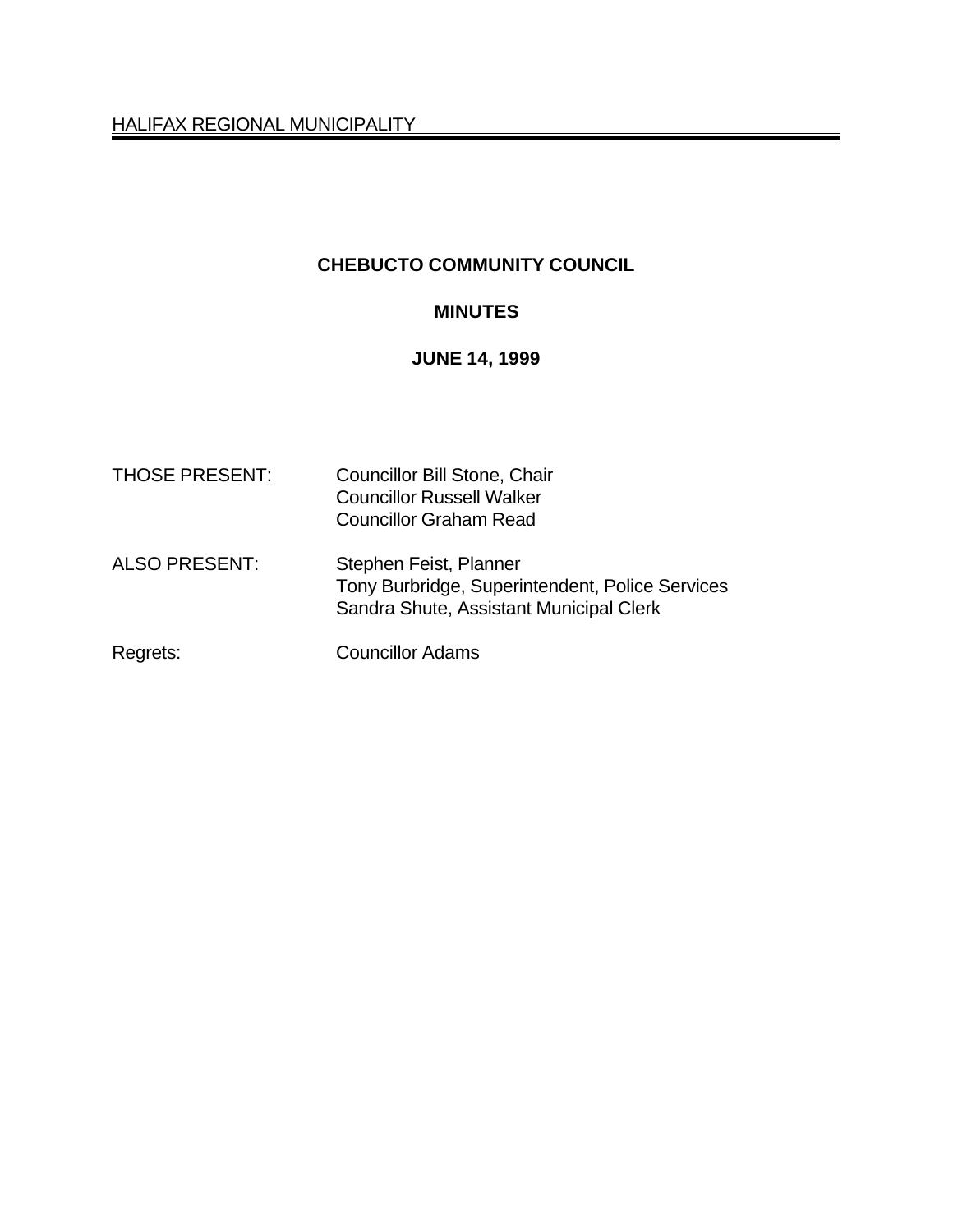# **TABLE OF CONTENTS**

| 1.  |                                                                                                                                                                                          |  |
|-----|------------------------------------------------------------------------------------------------------------------------------------------------------------------------------------------|--|
| 2.  |                                                                                                                                                                                          |  |
| 3.  | Approval of the Order of Business and Approval of Additions and                                                                                                                          |  |
| 4.  | Business Arising Out of the Minutes                                                                                                                                                      |  |
|     | 4.1<br><b>Status Sheet Items</b><br>4.1.1<br>4.1.2 RCMP/Halifax Regional Police Responsibility 3<br>Extension of Water to Herring Cove - Next Steps in Process  4<br>4.1.3               |  |
| 5.  |                                                                                                                                                                                          |  |
| 6.  |                                                                                                                                                                                          |  |
| 7.  |                                                                                                                                                                                          |  |
| 8.  |                                                                                                                                                                                          |  |
| 9.  |                                                                                                                                                                                          |  |
| 10. | Reports                                                                                                                                                                                  |  |
|     | 10.1<br>Clayton Park West, Phase 2, Case 00150 - Stage II Development<br>Agreement Amendment (and according to the contract of the Agreement Amendment (and according to the Agreement A |  |
| 11. |                                                                                                                                                                                          |  |
| 12. | <b>Added Items</b>                                                                                                                                                                       |  |
|     | Update - Community Based Planning Process for Fleming Park -<br>12.1                                                                                                                     |  |
| 13. |                                                                                                                                                                                          |  |
| 14. |                                                                                                                                                                                          |  |
| 15. |                                                                                                                                                                                          |  |
| 16. |                                                                                                                                                                                          |  |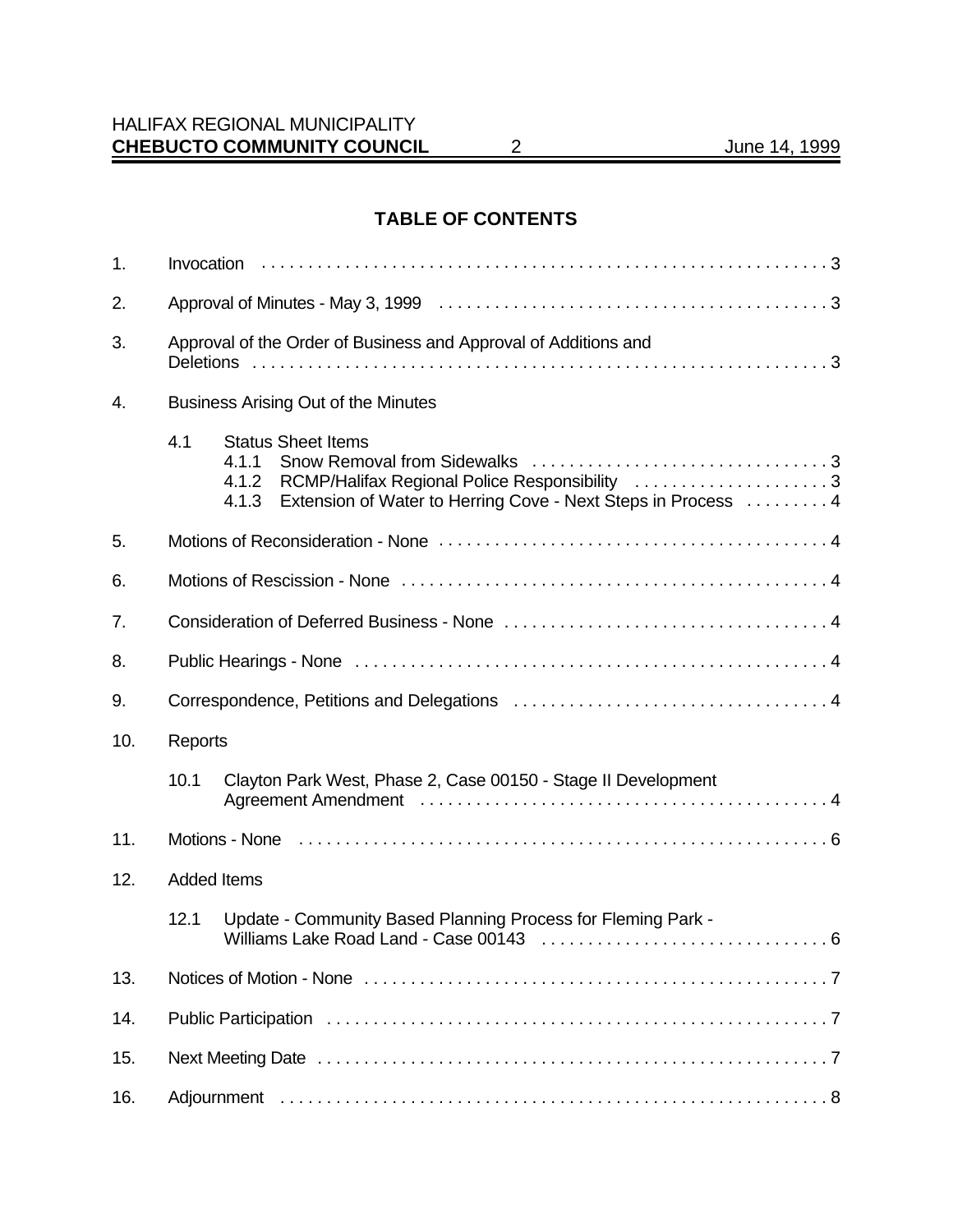### 1. **CALL TO ORDER**

The meeting was called to order with an Invocation at 7:05 p.m. at 2750 Dutch Village Road, Halifax.

#### 2. **APPROVAL OF MINUTES - MAY 3, 1999**

**MOVED by Councillors Walker and Read to approve the Minutes of meeting held on May 3, 1999 as circulated. MOTION PUT AND PASSED.**

#### 3. **APPROVAL OF THE ORDER OF BUSINESS AND APPROVAL OF ADDITIONS AND DELETIONS**

Added Items: Information Item No. 1 - Information Report re Community Based Planning Process for Fleming Park - Williams Lake Road Land - Case 00143

### **MOVED by Councillors Read and Walker to approve the Order of Business as amended. MOTION PUT AND PASSED.**

#### 4. **BUSINESS ARISING OUT OF THE MINUTES**

#### 4.1 **Status Sheet Items**

4.1.1 Snow Removal from Sidewalks

Still awaiting further information requested.

#### 4.1.2 RCMP/Halifax Regional Police Responsibility

Superintendent Tony Burbridge was in attendance to provide a verbal report of statistical information requested by Councillor Adams. Of the statistical information provided, further information was sought on:

- 1. How many tickets the RCMP gave out for overnight parking in Councillor Adams' District alone.
- 2. Breakdown re residential vs. commercial alarms particularly in Councillor Walker's and Councillor Stone's Districts.
- 3. Response time range of times longest and shortest time for each District.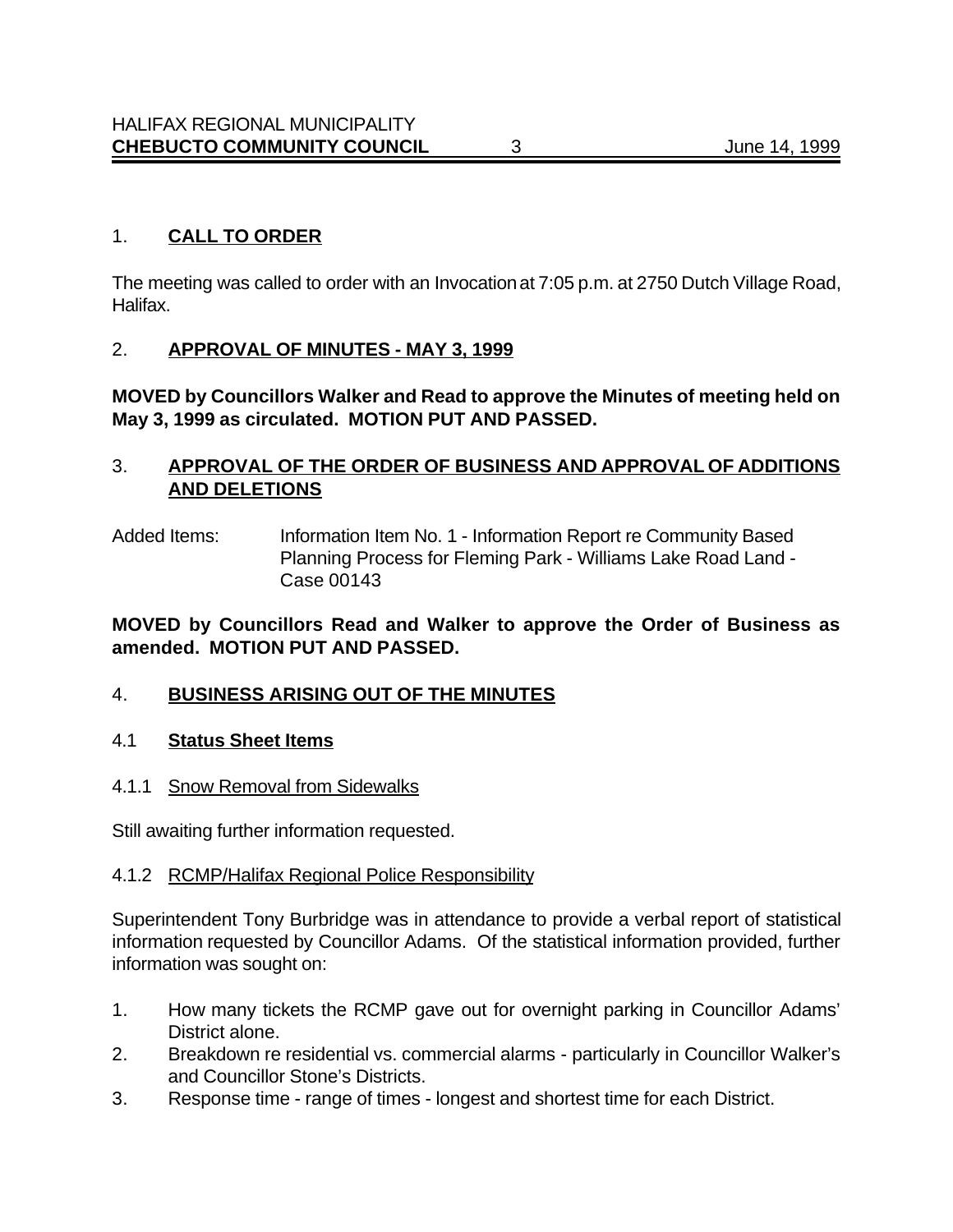### HALIFAX REGIONAL MUNICIPALITY **CHEBUCTO COMMUNITY COUNCIL** 4 June 14, 1999

During his presentation, Superintendent Burbridge indicated that Police Services intended to develop a profile for each of the Councillors in relation to calls for service, response time, number of schools and student population.

Following a question and answer period, Superintendent Burbridge advised that a written report would be available in the near future and he would include the additional information requested at this meeting in the report.

A letter dated May 26, 1999 from Superintendent Stan Ferguson addressed to the Clerk was before Community Council advising that he had spoken to Councillor Adams about the information requested in a prior letter and Councillor Adams indicated there was no need to do anything at this point in time. If anything further is required, Councillor Adams will advise. Until then, no action will be taken.

#### 4.1.3 Extension of Water to Herring Cove - Next Steps in Process

No information available at this time.

- 5. **MOTIONS OF RECONSIDERATION** None
- 6. **MOTIONS OF RESCISSION** None
- 7. **CONSIDERATION OF DEFERRED BUSINESS** None
- 8. **PUBLIC HEARINGS** None

### 9. **CORRESPONDENCE, PETITIONS AND DELEGATIONS** - None

10. **REPORTS**

### 10.1 **Clayton Park West, Phase 2 - Case 00150 - Stage II Development Agreement Amendment**

A Staff Report dated May 26, 1999 was before Community Council. Stepher Feist, Planner provided an overview of the report and advised that staff was recommending the granting of an extension to start construction by June 1, 2000 and have it completed by June 1, 2001.

Councillor Walker asked what other uses would be allowed on the site. In reply, Mr. Feist advised that staff would have to go back to the original Stage I Development Agreement. Originally, it was residential but the former Halifax City Council allowed for the amendment for the site to go commercial. If the Development Agreement is not extended, then it would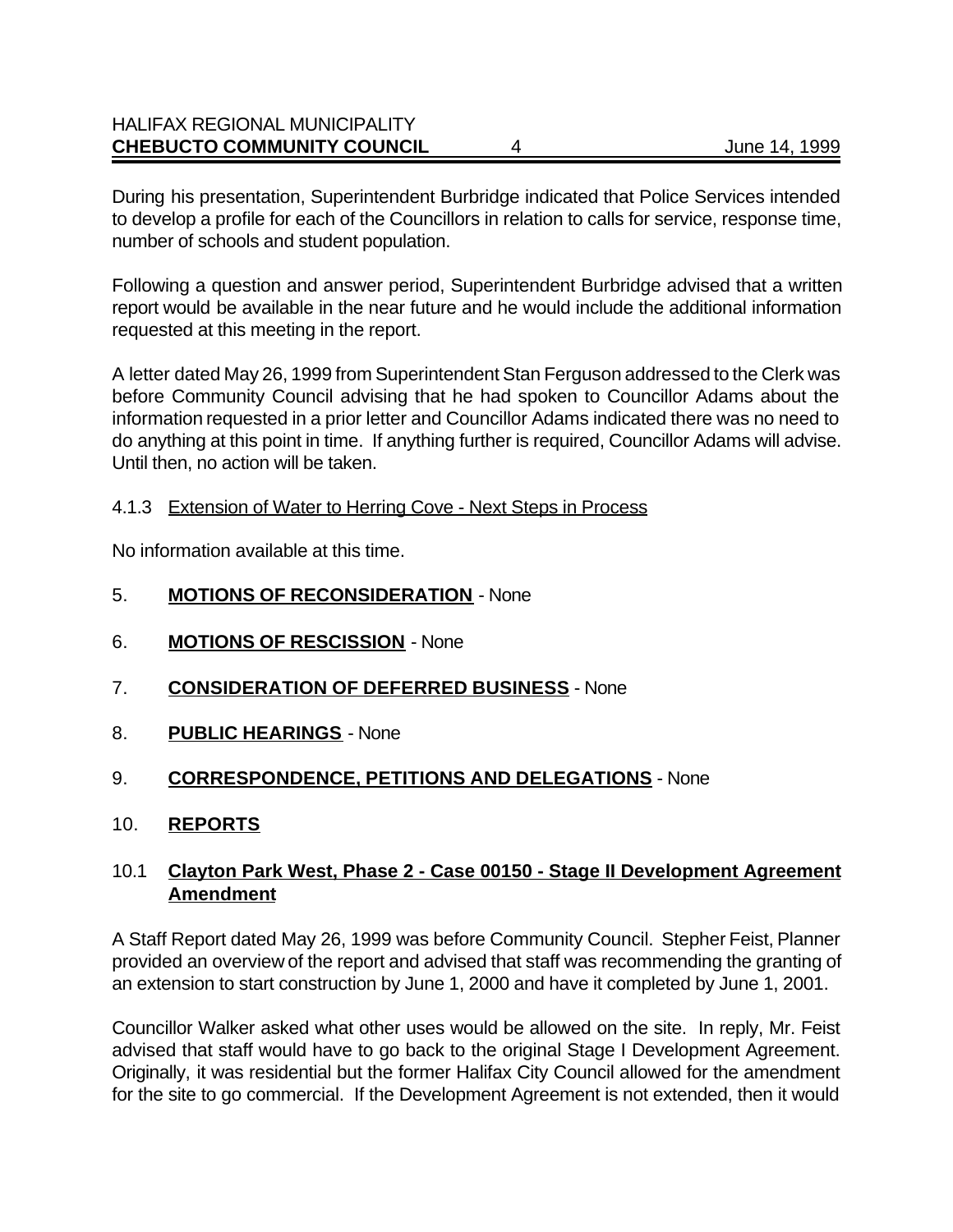expire and the fall back would be the original Stage I Development Agreement for the larger area which was primarily residential. Any other use other than residential would have to meet the original intent of the Stage I Development Agreement and the policies of the former City of Halifax. There has been no indication from the Loewen Group Inc. as to their intentions; however, Mr. William Hyde, Fowler Bauld and Mitchell Limited was in attendance on their behalf.

Councillor Stone asked if the proposal coming forward tonight was the same thing as brought forward on September 14, 1998 when Community Council approved the extension. In reply, Mr. Feist advised it was more or less the same - asking for a two-year extension.

Councillor Stone then asked for clarification that if Community Council refuses to grant the extension, it would revert back to the original Development Agreement meaning that anything going on the site would have to come back to Community Council for approval. Mr. Feist, in reply, advised that Councillor Stone was correct.

Councillor Walker asked for input from Mr. Hyde.

Mr. William Hyde advised that there were no other proposals for the property. The company is having some serious financial problems; however, the worst part of the problem appears to be the American cemetery side compared to the Canadian funeral home operations. His instructions from the company was that it was "business as usual" and if possible, they intend to build a funeral home on this location but cannot do it just yet. They are not interested in putting forward any other alternatives and he thought that if Community Council decided not to grant a further extension, the land would either lie fallow for a number of years and they will come back when they have their house in order again. Alternatively, the land would be sold to someone else who would come to Community Council for approval of something else. If Community Council granted the extension, he could not guarantee what would happen.

Councillor Stone advised that he had been in favour of the development when it came forward originally and had also agreed to a one-year extension and to leaving the sign in place. At this point, however, he had no reason to believe the funeral parlour would ever be built on the site. He quoted from the Staff Report on page 2: "It is also difficult to tell how quickly the company may resolve its financial problems". Since this meant the site could be empty for a fair amount of time and, as well, that the company had been given a fair amount of leeway, he was not prepared to support any further extensions.

Councillor Read also expressed reluctance to extend the Development Agreement. Conditions could have changed since the original agreement was made and details might no longer be valid because of what is happening around it. Whether or not the extension is granted would not change the speed at which Loewen Group Inc. would be able to develop the project by getting its house in order. He did not think it would take long to reactivate this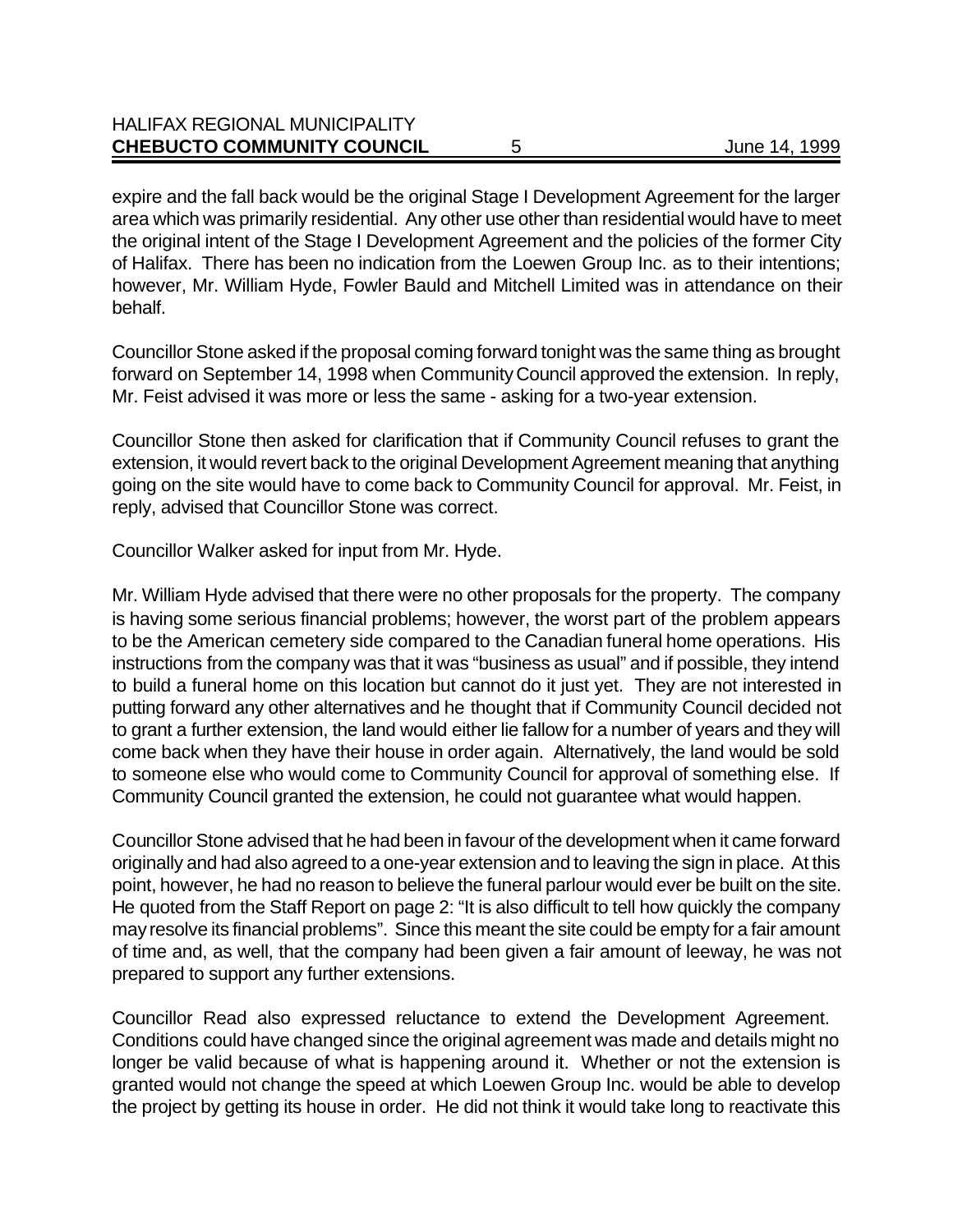particular project and a new Development Agreement could be entered into consistent with the conditions that exist at the time.

**MOVED by Councillors Read and Walker not to grant an extension to the November 23, 1993 Stage II Development Agreement, Phase 2, Clayton Park West, as requested by Fowler Bauld and Mitchell Ltd., to permit the Loewen Group Inc. to construct a funeral parlour at the corner of Lacewood Drive and Stratford Way, Halifax, to be completed by June 1, 2001.** 

Councillor Stone pointed out that if this motion passes, then the sign will be removed.

#### **MOTION PUT AND PASSED UNANIMOUSLY.**

11. **MOTIONS** - None

#### 12. **ADDED ITEMS**

12.1 Update - Community Based Planning Process for Fleming Park - Williams Lake Road Land - Case 00143

An Information Report dated June 2, 1999 was brought forward from Information Items at the request of Councillor Walker.

Councillor Walker referred to Attachment 1 - the map of the area and Attachment 2 - the list of Committee Members and said he did not see the owners of Areas A and C on the list of members. In reply, Councillor Read, who was a member of the Ad Hoc Committee, advised that the owners of Area C were aware of the Committee and had been invited to participate but indicated they would rather not get involved too deeply in the process at this time. Primarily, the process is dealing with Area B and Areas A and C are peripheral but they would have the opportunity to participate if they so wish.

Councillor Walker asked for clarification that the Committee would deal with Areas B and D only. In response, Councillor Read advised it was dealing with the entire area. The owners of Areas A and C have been advised they can be partners if they wish and certainly the owner of Area C has been active in discussions although not on the Committee membership list.

Councillor Walker pointed out that the Committee would ultimately make recommendations for Areas A and C without the owners' consent if they are not players in this. He said he would be happier if the owners of Areas A and C were approached again to be on this Committee because it would make things much easier when it comes time to bring forward a report because all players would be on side.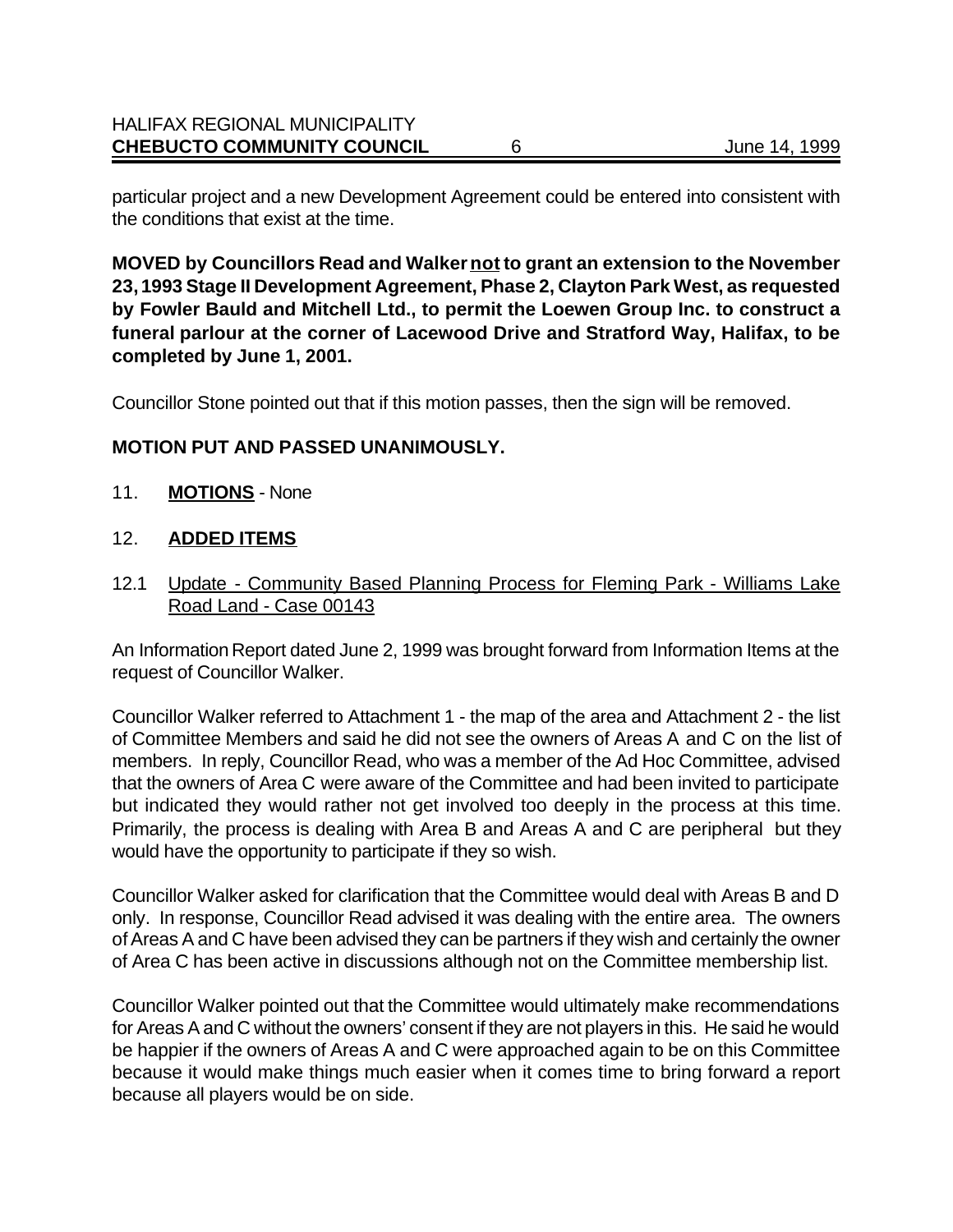The Clerk was requested to forward Councillor Walker's comments on to staff.

# 13. **NOTICES OF MOTION** - None

### 14. **PUBLIC PARTICIPATION**

Ms. Mary Ann McGrath, 33 Hamshaw Drive presented a Petition on behalf of her community dealing with safety concerns in the Kearney Lake area. This Petition dealt with the dangerous intersection of Kearney Lake Road and Hamshaw Drive, speeding along community streets, illegal parking access for residents to their community, condition of the outhouse at the beach and bridge repair.

In addition, Ms. McGrath added that since the inception of the Petition, a chip truck has been added to the beach which has been parking on the side of the street in such a way that people waiting to buy food have to stand in the street which is an extremely dangerous situation. The community hosts two major recreation facilities with little or no benefit to the community but cause a great deal of difficulty. Use of the parking lot constructed a number of years ago is not enforced and people still park in the street.

The Petition was received.

Mr. Hiram Tiller, 4 Thackeray Close referred to the Public Information Meeting held recently regarding the Clayton Developments proposal with respect to Home Depot and other businesses locating in the Lacewood area. He noted that during that meeting, the main concern had been traffic control and getting out on Lacewood now and in the future when and if this new business gets underway. He recommended improvements in traffic control in this area.

In addition, Mr. Tiller advised that he had been in contact with Department of Transportation regarding Highway 102 and Lacewood and had been told there was no money approved for any improvements in that area.

Mr. Arthur Dunnington, 36 Hamshaw Drive expressed support for the Petition submitted by Ms. McGrath and concern that motorists did not stop at the stop sign at Hamshaw and Saskatoon.

### 15. **NEXT MEETING DATE**

According to the 1999 meeting schedule approved by Community Council, the next meeting date will be September 13, 1999.